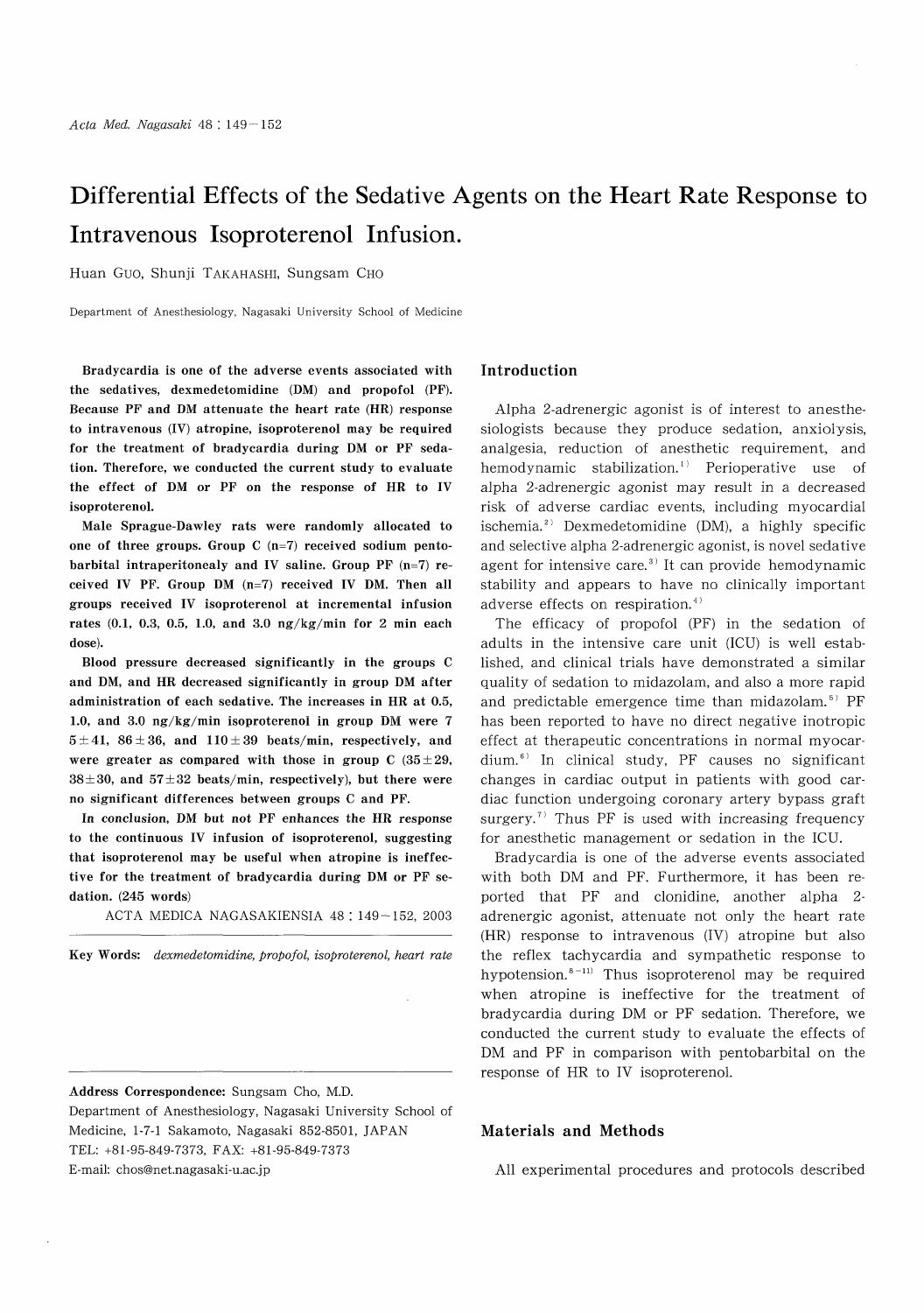in this study were approved by the Animal Care and Use Committee of Nagasaki University School of Medicine. After male Sprague-Dawley rats weighing 350-400 g were anesthetized with sodium pentobarbital, intraperitoneal injection (IP) of 100 mg/kg, the rats were subjected to tracheotomy and ventilated with room air using a mechanical ventilator. Heparinised polyethylene catheters were inserted into the right carotid artery for recording arterial blood pressure (BP) and into the right external jugular vein for drug administration. Subcutaneous electrocardiograph electrodes were placed. Blood pressure (BP) and HR were monitored throughout the study (Nihon-Kohden RM-6000, Tokyo, Japan). Body temperature was maintained at  $37 \pm 1$ °C with a heated pad controlled by a rectal thermistor.

The experimental protocol is shown in figure 1. After surgical preparation and a stabilization period, baseline hemodynamic data were collected. The rats were randomly allocated to one of three groups. Group C  $(n=7)$  received sodium pentobarbital, IP of 50 mg/kg followed by saline infusion. Group PF  $(n=7)$  received IV PF at a rate of 8 mg/kg/hr throughout the experimental period. Group DM (n=7) received IV DM at a rate of 3  $\mu$ g/kg/min for 10 min followed by saline infusion. Thirty minutes after starting administration of each sedative, the next measurement was done. Then all groups received continuous IV infusion of isoproterenol at incremental infusion rates (0.1, 0.3, 0.5, 1.0, and 3.0  $\frac{ng}{kg/min}$  for 2 min each dose). BP and HR were measured at the end of each infusion period.

All values were expressed as mean  $\pm$  SD. Data within and among groups were analyzed with analysis of variance for repeated measures followed by Fisher's PLSD test. A p value less then 0.05 was considered statistically significant.





## Results

Table 1 shows the data of HR and systolic, mean, and diastolic BP (SBP, MBP, and DBP) in this study. There were no significant differences among groups in basal HR and BP (Table 1). SBP, MBP, and DBP decreased significantly in the groups C and DM, and HR decreased significantly in group DM after administration of each sedative. Isoproterenol increased HR in a dose-dependent manner in all groups. BP in groups PF and DM significantly decreased after isoproterenol infusion, but remained unchanged in group C.

The increases in HR after isoproterenol infusion at 0.5, 1.0 and 3.0 ng/kg/min in group DM  $(75 \pm 41, 86)$  $\pm$  36 and 110  $\pm$  39 beats/min, respectively) were greater than those in group C  $(35\pm29, 38\pm30, 57)$  $\pm 32$  beats/min, respectively), but there was no significant difference between groups C and PF (Figure 2).

Table 1. Heart rate and blood pressure at each dose of intravenous isoproterenol

|            | Group     | <b>Baseline</b> | Pre-<br>isoproterenol | Isoproterenol infusion rate (ng/kg/min) |              |              |              |               |
|------------|-----------|-----------------|-----------------------|-----------------------------------------|--------------|--------------|--------------|---------------|
|            |           |                 |                       | 0.1                                     | 0.3          | 0.5          | 1.0          | 3.0           |
| HR         | с         | 428 (18)        | 418 (17)              | 426 (25)                                | 443 (35) *   | 453 (42) *   | 456 (42) *   | 475 (40) *    |
| (bpm)      | PF        | 437 (14)        | 440 (15) #            | 460 (10) * #                            | 480 (12) * # | 486 (15) *   | 494 (22) *   | 504 (14) *    |
|            | DМ        | 438 (14) *      | $315(18)$ #           | $334(27)$ #                             | 364 (41) * # | 390 (46) * # | 401 (40) * # | 425 (37) * #  |
| SBP        | c         | 151 (19) *      | 134 (11)              | 131 (10)                                | 127 (14)     | 125 (19)     | 123 (20)     | 124 (22)      |
| (mmHg)     | PF        | 148 (21)        | 153 (17)              | 152 $(17)$ #                            | 154 (16) #   | 149 (15) #   | 150 (16) #   | 144 (9) $*$ # |
|            | DM        | $147(11)*$      | 128 (16)              | 126 (18)                                | 120 (17)     | 116 (16)     | 111 (18)     | 111 (15) *    |
| <b>MBP</b> | с         | 135 (15) *      | 119 (11)              | 118 (8)                                 | 113 (13)     | 110 (19)     | 110 (21)     | 107 (19)      |
| (mmHg)     | PF        | 128 (16)        | 133 (13)              | 130 (12)                                | $131(12)$ #  | 131 (13) #   | 129 (12) #   | 122 $(9)$ *   |
|            | <b>DM</b> | 130 $(8)$ *     | 114 (13)              | 111 (13)                                | 106 (11)     | 104 (12)     | $97(9)$ *    | $100(11)*$    |
| DBP        | с         | 120 (13) *      | 104 (10)              | 102 (9)                                 | 98 (13)      | 95 (18)      | 95 (19)      | 91 (16)       |
| (mmHg)     | PF        | 111 (13)        | 116 (14)              | 112 (12)                                | $113(13)$ #  | $112(14)$ #  | 109 (14) $*$ | $103(11)*$    |
|            | DМ        | 115 $(7)$ *     | 101 (12)              | 98 (12)                                 | 92 $(8)$ *   | $92(9)$ *    | 86 (8) *     | 90 (12) *     |

Values are mean (SD).

HR = heart rate; SBP = systolic blood pressure; MBP = mean blood pressure; DBP = diastolic blood pressure. \* P < 0.05 versus Pre-isoproterenol; # P < 0.05 versus control



Isoproterenol infusion rate (ng/kg/min)

Figure 2. Heart rate response to intravenous isoproterenol infusion at a rate of 0.1, 0.3, 0.5, 1.0, and 3.0  $\frac{ng}{kg/min}$ . All values were expressed as mean±SD. \*Significantly (P<0 .05) different from control.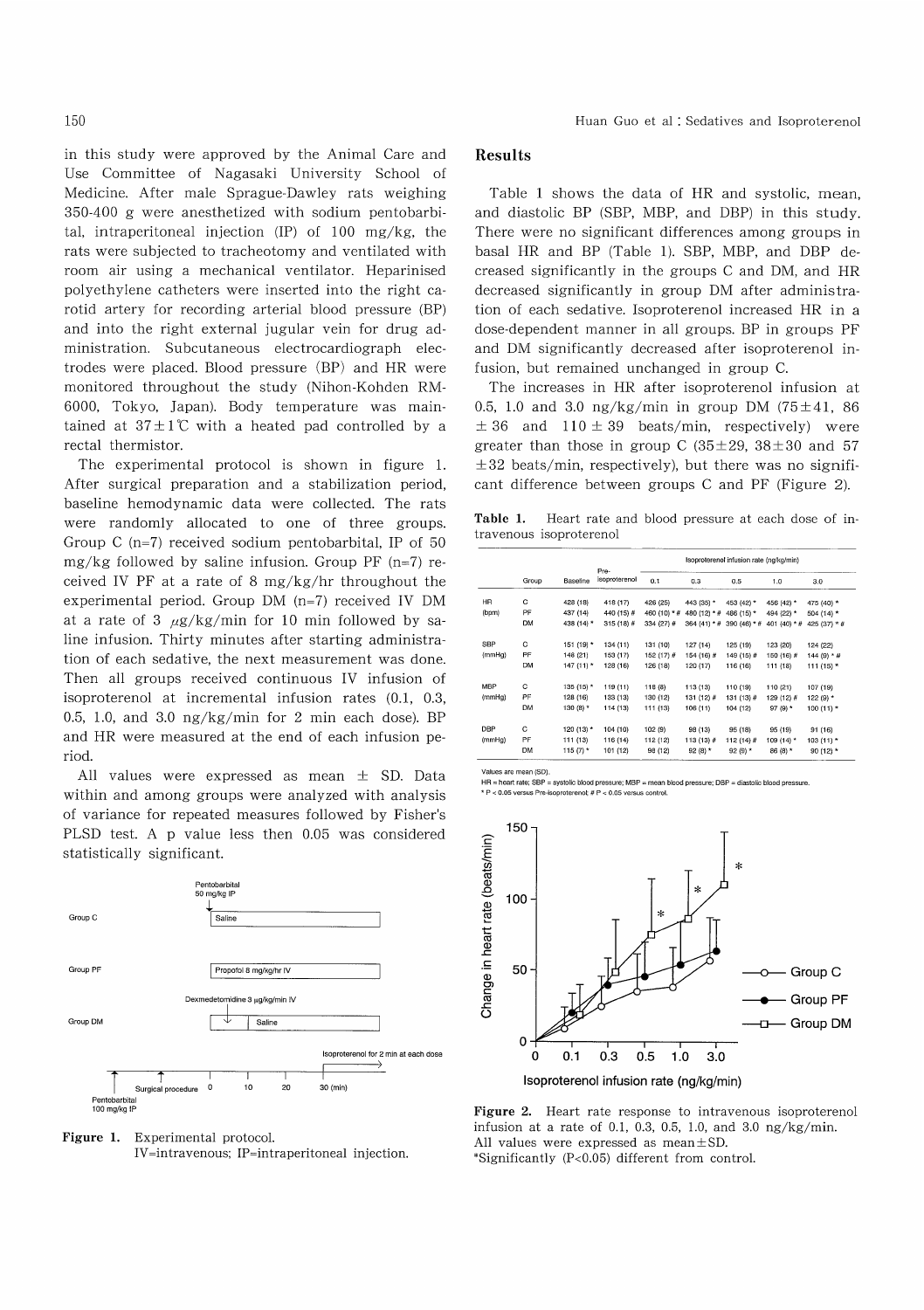## **Discussion**

The present study showed that DM enhanced the HR response to continuous IV infusion of isoproterenol. It was reported that clonidine augmented the alpha 1 aderenergic stimulated vasoconstriction and beta 1 adrenergic stimulated HR increase, $11$  and that the HR response to atropine was attenuated in adults and children receiving clonidine in a dose-dependent manner.<sup>10, 12)</sup> The difference of the HR responses to atropine and isoproterenol in the presence of clonidine might be due to the differential pharmacological interactions of these drugs with the alpha 2-adrenergic agonist. Atropine increases HR by suppression of postganglionic parasympathetic nervous activity. The HR response to atropine could be attenuated by age, $^{13}$ sympathetic nerve activity,<sup> $44$ </sup> co-existing disease, $15$ basal HR,<sup>16)</sup> and background anesthesia.<sup>17)</sup> DM and clonidine reduce the central sympathetic outflow and the release of noradrenaline from peripheral presynaptic terminals, $^{18, 19)}$  resulting in a decrease in HR. Thus attenuation of the HR response to atropine in the presence of DM or clonidine may be due to reduced sympathetic nervous activity and lowered basal HR resulting from the alpha 2-adrenergic action.

In contrast to atropine, isoproterenol stimulates postsynaptic beta 1-adrenergic receptor. It has been demonstrated that DM and clonidine suppress the stress-induced increase in the blood catecholamine concentration, $^{18, 19)}$  and that these alpha 2-adrenergic agonists produce the up-regulation of the betaadrenergic receptor of the heart at a clear short time.<sup>20)</sup> Thus it is possible that DM might enhance the HR response to isoproterenol through the up-regulation of the beta-adrenergic receptor.

PF does not change the HR response to isoproterenol as compared with group C in the present study. Horiguchi et al. reported that PF with nitrous oxide anesthesia enhanced the HR response to isoproterenol as compared with awake patients, and suggested that increased sympathetic tone during isoproterenol infusion might be accompanied by an increase in vagal tone in awake patients but not in propofol anesthetized patients.<sup>8)</sup> The discrepancy between our and their results may be due to the difference of the control. Our study used pentobarbital anesthetized rats as control, but theirs awake humans. The balance of autonomic nervous activity could alter the HR response to not only atropine<sup>14)</sup> but also isoprotereno<sup>21)</sup>.

BP in group DM significantly decreased after isoproterenol infusion, but remained unchanged in group C. A decrease in BP could cause a baroreceptormediated tachycardia. Thus the baroreflex might enhance the HR response to isoproterenol in group DM. However, it is known that a continuous infusion of isoproterenol increases vagal tone. Furthermore, clonidine was shown to attenuate both the reflex tachycardia and the sympathetic response to hypotension."' Thus the role of baroreflex seems to be minimum in the enhancing effect of DM on the HR response to isoproterenol.

In conclusion, DM enhances the HR response to a continuous IV infusion of isoproterenol, whereas PF has no significant effect on the response. These results suggest that isoproterenol would be useful when atropine is ineffective for the treatment of bradycardia during DM or PF sedation.

## Acknowledgements

This study was supported by Grant-in-Aid B-No. 10470319 for Scientific Research from the Ministry of Education, Science, Sports and Culture of Japan, Tokyo, Japan.

#### References

- 1. Maze M, Tranquilli W: Alpha-2 adrenoceptor agonists; defining the role in clinical anesthesia. Anesthesiology 74: 581-605, 1991
- 2. Talke P, Li J, Jain U, et al: Effects of perioperative dexmedetomidine infusion in patients undergoing vascular surgery. Anesthesiology 82: 620-633, 1995
- 3. Venn RM, Grounds RM: Comparison between dexmedetomidine and propofol for sedation in the intensive care unit: patient and clinician perceptions. Br *J Anaesth* 87: 684-90, 2001
- Venn R, Hell J, Grounds RM. Respiration effects of dexmedetomidine in the surgical patient requiring intensive care. Crit Care 4: 302-308,2000
- 5. McKeage K, Perry CM: Propofol: a review of its use in intensive care sedation of adults. CNS Drugs 17: 235-72, 2003
- 6. Mouren S, Baron JF, Albo C, Szekely B, Arthaud M, Viars P: Effects of propofol and thiopental on coronary blood flow and myocardial performance in an isolated rabbit heart. Anesthesiology 80: 634-41, 1994
- 7. Stephan H, Sonntag H, Schenk HD, Kettler D, Khambatta HJ: Effects of propofol on cardiovascular dynamics, myocardial blood flow and myocardial metabolism in patients with coronary artery disease. Br J Anaesth 58: 969-75, 1986
- 8. Horiguchi T, Nishikawa T: Heart rate response to intravenous atropine during propofol anesthesia. Anesth Analg 95: 389-92, 2002 9. Ebert TJ, Muzui M: Propofol and autonomic reflex function in hu-
- mans. Anesth Analg 78: 369-75, 1994 10. Nishikawa T, Dohi S: Oral clonidine blunts the heart rate re-
- sponse to intravenous atropine in humans. Anesthesiology 75: 217-22, 1991
- 11. Watanabe Y, lida H, Tanabe K, Ohata H, Dohi S: Clonidine premedication modifies responses to adrenoceptor agonists and baroreflex sensitivity. Can J Anaesth 45: 1084-90, 1998
- 12. Nishina K, Mikawa K, Maekawa N, Obara H: Oral clonidine premedication blunts the heart rate response to intravenous atropine in awake children. Anesthesiology 82: 1126-30, 1995
- 13. Dauchot P, Gravenstein JS: Effects of atropine on the electrocardiogram in different age groups. Clin Phramacol Ther 12: 274-80, 1971